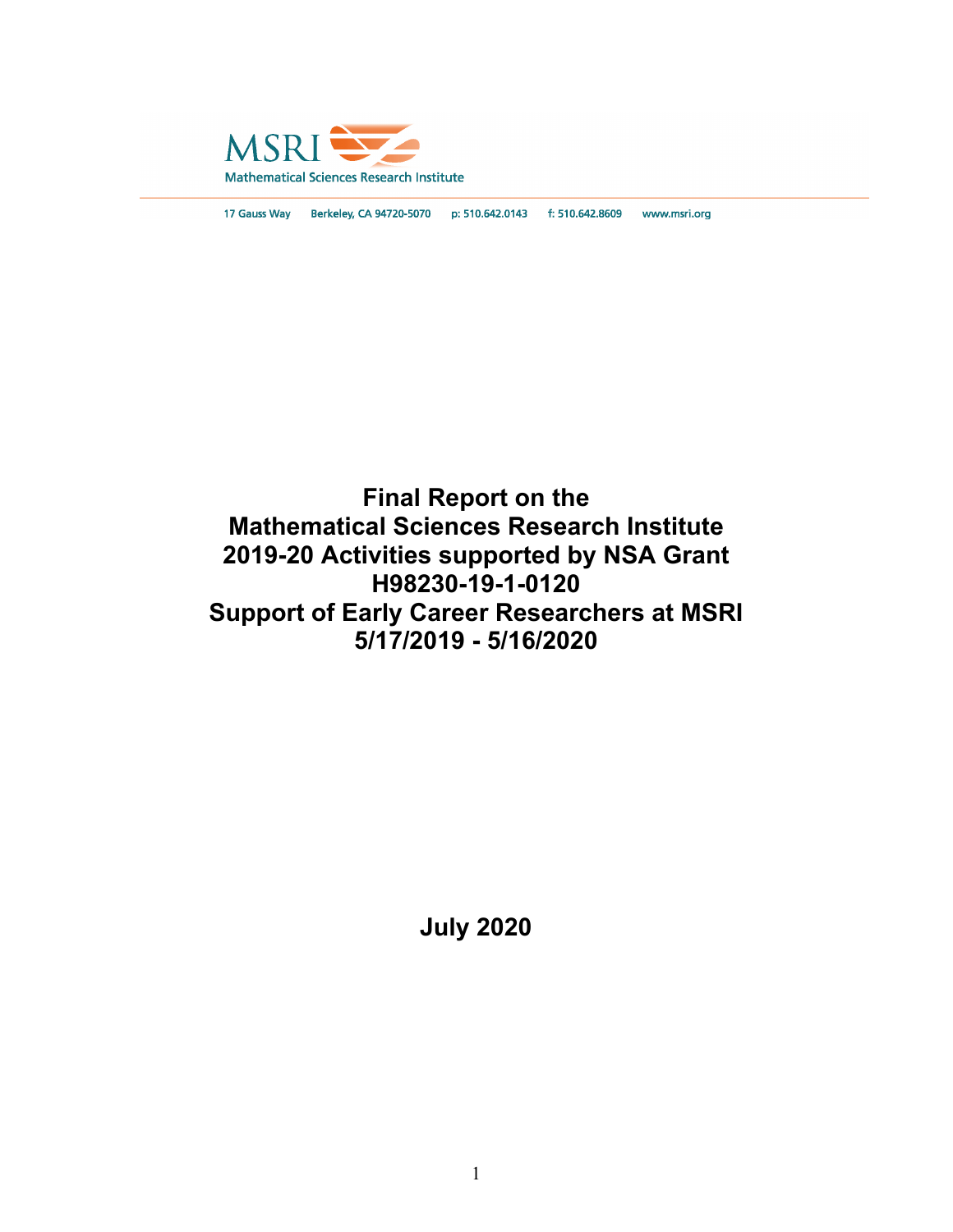# **Mathematical Sciences Research Institute NSA Final Report for H98230-19-1-0120**

| $\Pi$ . | Overview of Activities 2019-20 |     |
|---------|--------------------------------|-----|
| III.    | <u>Participation Summary</u>   |     |
|         |                                | .20 |
|         |                                |     |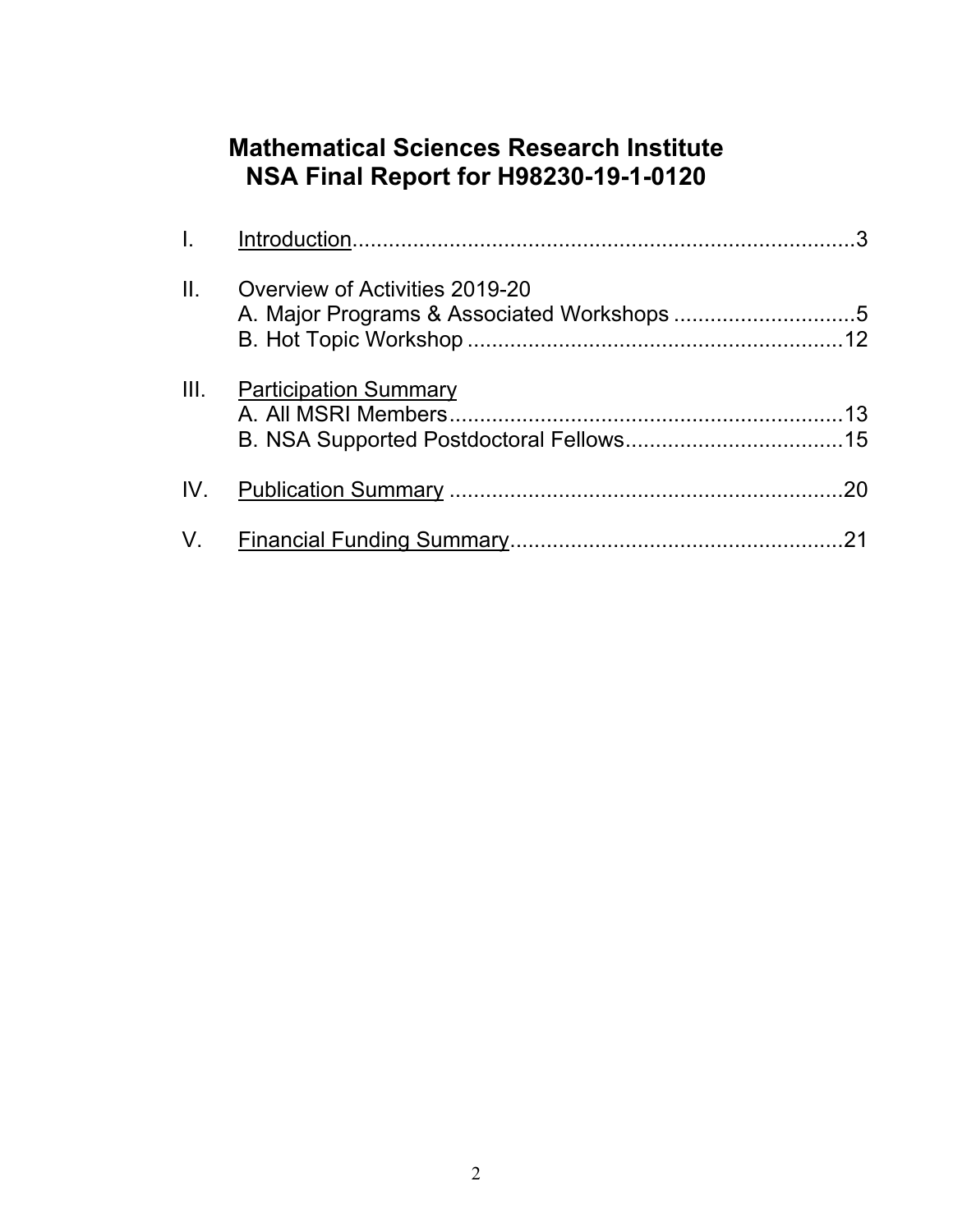#### **I. INTRODUCTION**

The main scientific activities of MSRI are its Programs and Workshops. MSRI hosts two to four semester-long programs each year. Each program has about forty mathematicians in residence at any given time, including seven to eight graduate students.

Generally, each semester-long program features three workshops. A program begins with a *Connections Workshop*, which has three overarching goals: (1) to give accessible introductions to the main themes of the program and exciting new directions in related research; (2) to provide participants the opportunity to become acquainted with the work of women in the field; and (3) to connect earlycareer researchers, especially women, gender-expansive individuals, and minorities, to potential senior mentors. This workshop is then followed by an *Introductory Workshop*, the purpose of which is to introduce the subject to the broader mathematical community. Later during the program, there is a *Topical Workshop*, which is designed to explore some of the themes of the program in greater depth.

In addition to the scientific workshops that run parallel with the programs, MSRI hosts a Hot Topics workshop. These workshops are intended to explore emerging topics in mathematics. (See Section II.B for a brief summary)

MSRI also hosts and co-hosts Education & Outreach Workshops. These workshops focus on improving the skills of K–12 math teachers. Their descriptions, as well as lists of speakers, talks and participants, can be found on the MSRI web site at [http://www.msri.org/web/msri/education/for-k-12-educators.](http://www.msri.org/web/msri/education/for-k-12-educators)

Another essential activity at MSRI is its series of Summer Graduate Schools, which target advanced graduate students in mathematics. During the summer of 2019, MSRI hosted four on-site and six off-site Summer Graduate Schools, with themes ranging from commutative algebra to sympletic topology. A complete description can be found at:

[http://www.msri.org/web/msri/scientific/workshops/summer-graduate-school.](http://www.msri.org/web/msri/scientific/workshops/summer-graduate-school)

Each summer since 2007, MSRI has hosted a summer research experience (MSRI-UP) for undergraduate students with the aim of increasing the number of Ph.D.'s among members of under-represented groups. These summer schools are often co-funded by the NSA and the NSF. The 2019 MSRI-UP, *Combinatorics and Discrete Mathematics,* was a successful and popular school, with 18 undergraduate participants. More information about MSRI-UP can be found at [http://www.msri.org/web/msri/education/for-undergraduates/msri-up.](http://www.msri.org/web/msri/education/for-undergraduates/msri-up)

The MSRI project, *Summer Research for Women in Mathematics* (SWiM), is part of MSRI's overall activities aimed at strengthening the mathematical sciences by facilitating research and professional activities leading to or enhancing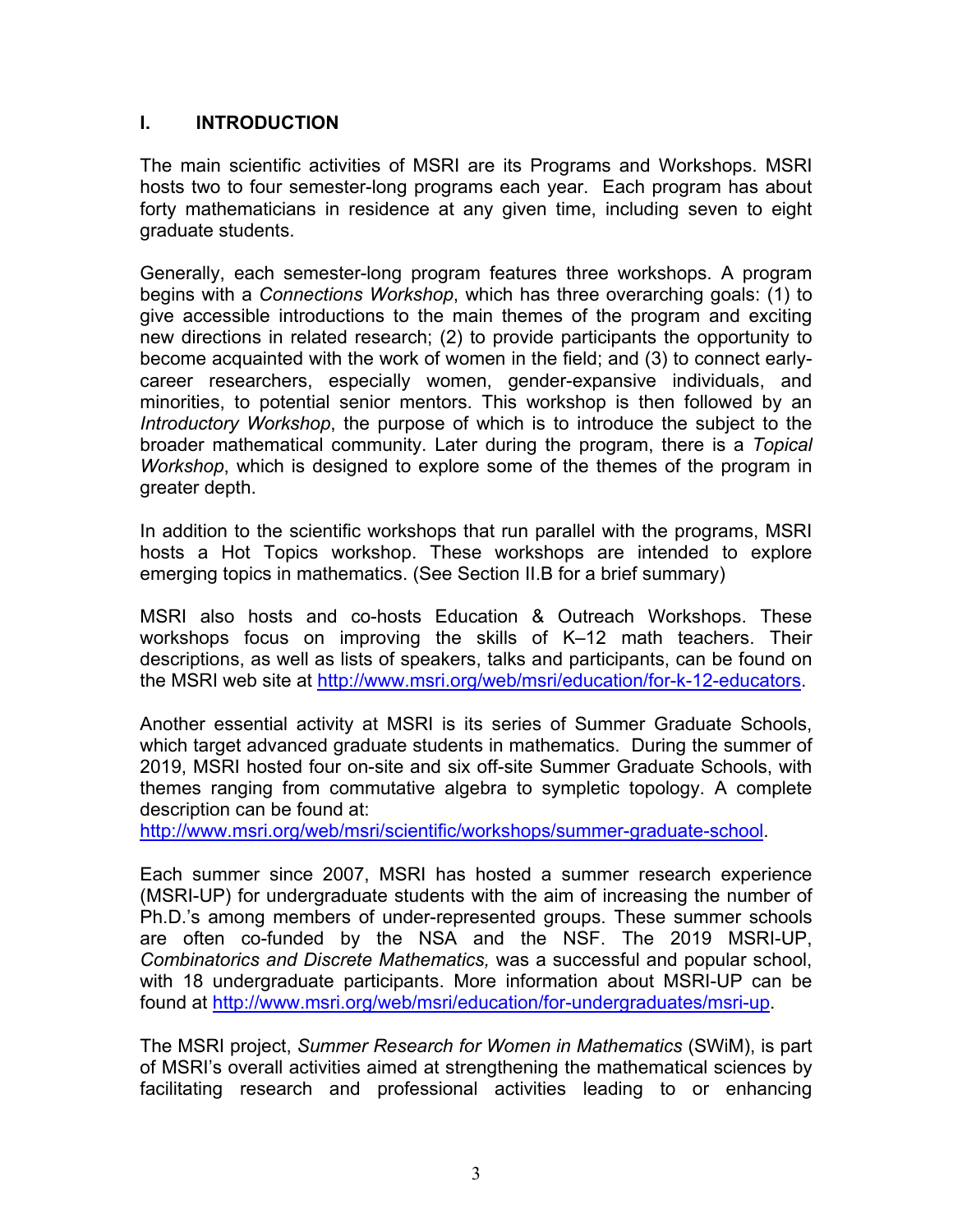successful, productive careers. The SWiM project provides space and funds for groups of 2-6 primarily women researchers to work on a research project for 2-3 weeks at MSRI during the summer. These are research projects that have already been started, perhaps at a conference such as *Women in Topology* or *Women in Numbers,* or could be freestanding activities. Originally started in the summer of 2017, the 2019 SWiM program received applications from 46 groups (totaling 153 women) and was able to accept 46 women forming 13 groups ranging in size from 2 to 6. More information concerning SWiM can be found at <http://www.msri.org/web/msri/scientific/summer-research-for-women-in-mathematics>

#### **II. OVERVIEW OF ACTIVITIES 2019-20**

The year 2019-20 was an exciting one. In fall 2019, we held two programs: *Mircolocal Analysis* led by Andras Vasy (Stanford University) and *Holomorphic Differentials in Mathematics and Physics* led by Jayadev Athreya (University of Washington). In spring 2020, we held two programs, *Higher Categories and Categorification* led by Emily Riehl (John Hopkins University) and *Quantum Symmetries* led by Scott Morrison (Australian National University)*.* Unfortunately, due to the COVID-19 pandemic, on March 10<sup>th</sup>, 2020 MSRI moved all of its scientific activities online through virtual seminars, meetings, and workshops. MSRI also hosted a small Complementary Program for mathematicians whose interests were not closely related to the four programs. All programs are briefly summarized in Section II.

There were 229 researchers who participated in these programs. Of those members, there were 32 Postdoctoral Fellows, 69 Organizers & Research Professors, 88 Research Members, and 41 Program Associates (Graduate Students). Of the 229 researchers, 3 held dual memberships (2 of the Postdoctoral Fellows and 1 Research Professor also held research memberships in the Complementary Program).

The NSA grant H98230-19-1-0120 funded four Postdoctoral Fellows: Brian Collier who participated in the fall program, *Holomorphic Differentials in Mathematics and Physics;* Oran Gannot who participated in the fall program*, Microlocal Analysis;* Andrew Schopieray who participated in the spring program, *Quantum Symmetries*; and Jay Shah who participated in the spring program, *Higher Categories and Categorification*.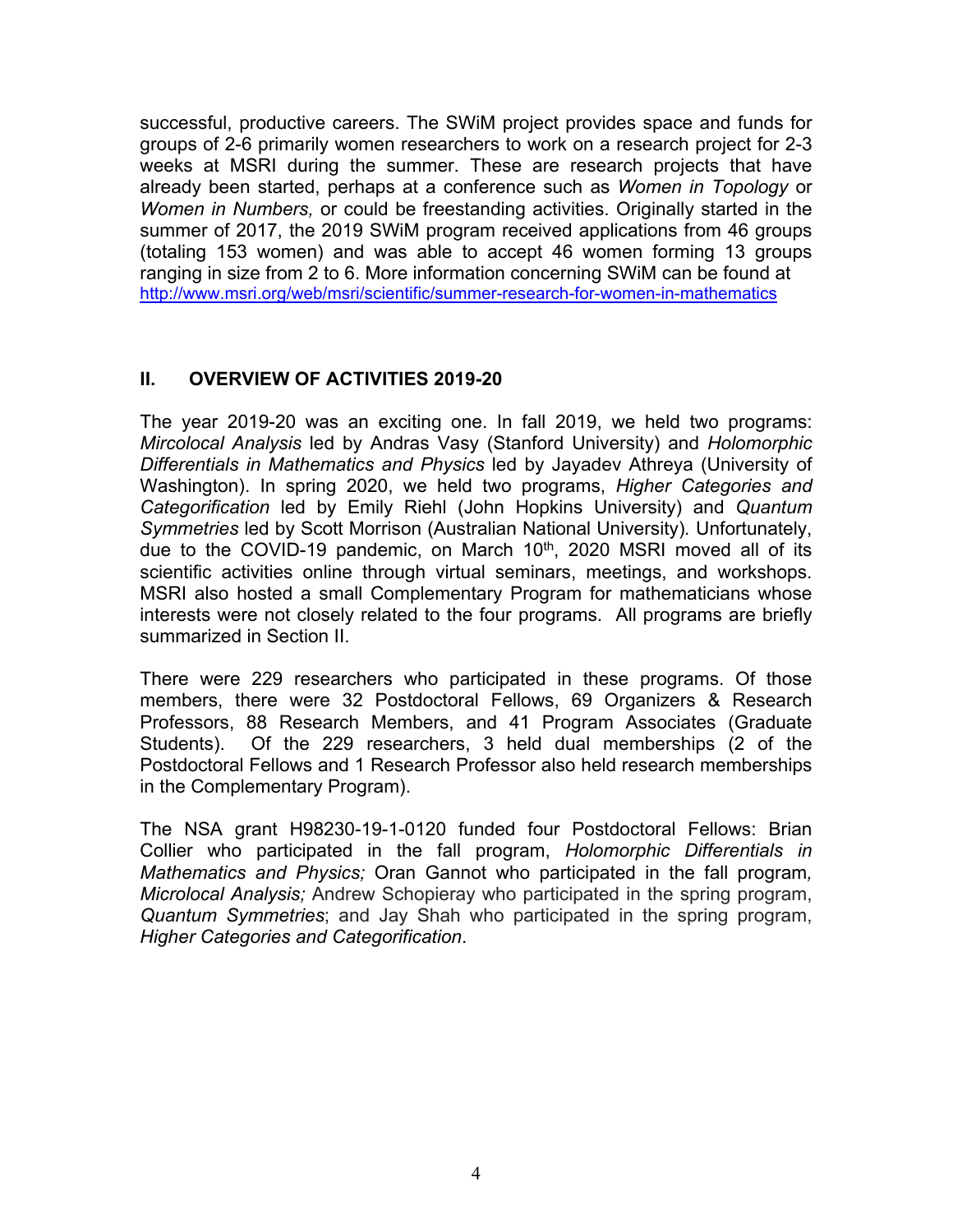#### **A. Major Programs and their Associated Workshops**

In the list of organizers of each activity, an asterisk (\*) denotes lead organizer(s).

#### **Program 1: Holomorphic Differentials in Mathematics and Physics**

August 12, 2019 - December 15, 2019 *Organizers: \*[Jayadev Athreya](https://www.msri.org/people/17472) (University of Washington), [Steven](https://www.msri.org/people/32040)  [Bradlow](https://www.msri.org/people/32040) (University of Illinois at Urbana-Champaign), [Sergei Gukov](https://www.msri.org/people/31768) (California Institute of Technology), [Andrew Neitzke](https://www.msri.org/people/16161) (Yale University), [Anna](https://www.msri.org/people/12614)  [Wienhard](https://www.msri.org/people/12614) (Ruprecht-Karls-Universität Heidelberg), [Anton Zorich](https://www.msri.org/people/8846) (Institut de Mathematiques de Jussieu)*

Holomorphic differentials on Riemann surfaces have long held a distinguished place in low dimensional geometry, dynamics and representation theory. Recently it has become apparent that they constitute a common feature of several other highly active areas of current research in mathematics and also at the interface with physics. In some cases the areas themselves (such as stability conditions on Fukaya-type categories, links to quantum integrable systems, or the physically derived construction of so-called spectral networks) are new, while in others the novelty lies more in the role of the holomorphic differentials (for example in the study of billiards in polygons, special - Hitchin or higher Teichmuller - components of representation varieties, asymptotic properties of Higgs bundle moduli spaces, or in new interactions with algebraic geometry).

It is remarkable how widely scattered are the motivating questions in these areas, and how diverse are the backgrounds of the researchers pursuing them. Bringing together experts in this wide variety of fields to explore common interests and discover unexpected connections was the main goal of this program. The program was designed to be of interest to those working in many different fields, including low-dimensional dynamical systems (via the connection to billiards); differential geometry (Higgs bundles and related moduli spaces); and different types of theoretical physics (electron transport and supersymmetric quantum field theory).

Workshops associated with the Holomorphic Differentials in Mathematics and Physics program:

#### **Workshop 1: Connections for Women: Holomorphic Differentials in Mathematics and Physics**

August 15, 2019 – August 16, 2019 *Organizers: Laura Fredrickson (Stanford University), Lotte Hollands (Heriot-Watt University, Riccarton Campus), \*Qiongling Li (Chern Institute of Mathematics),*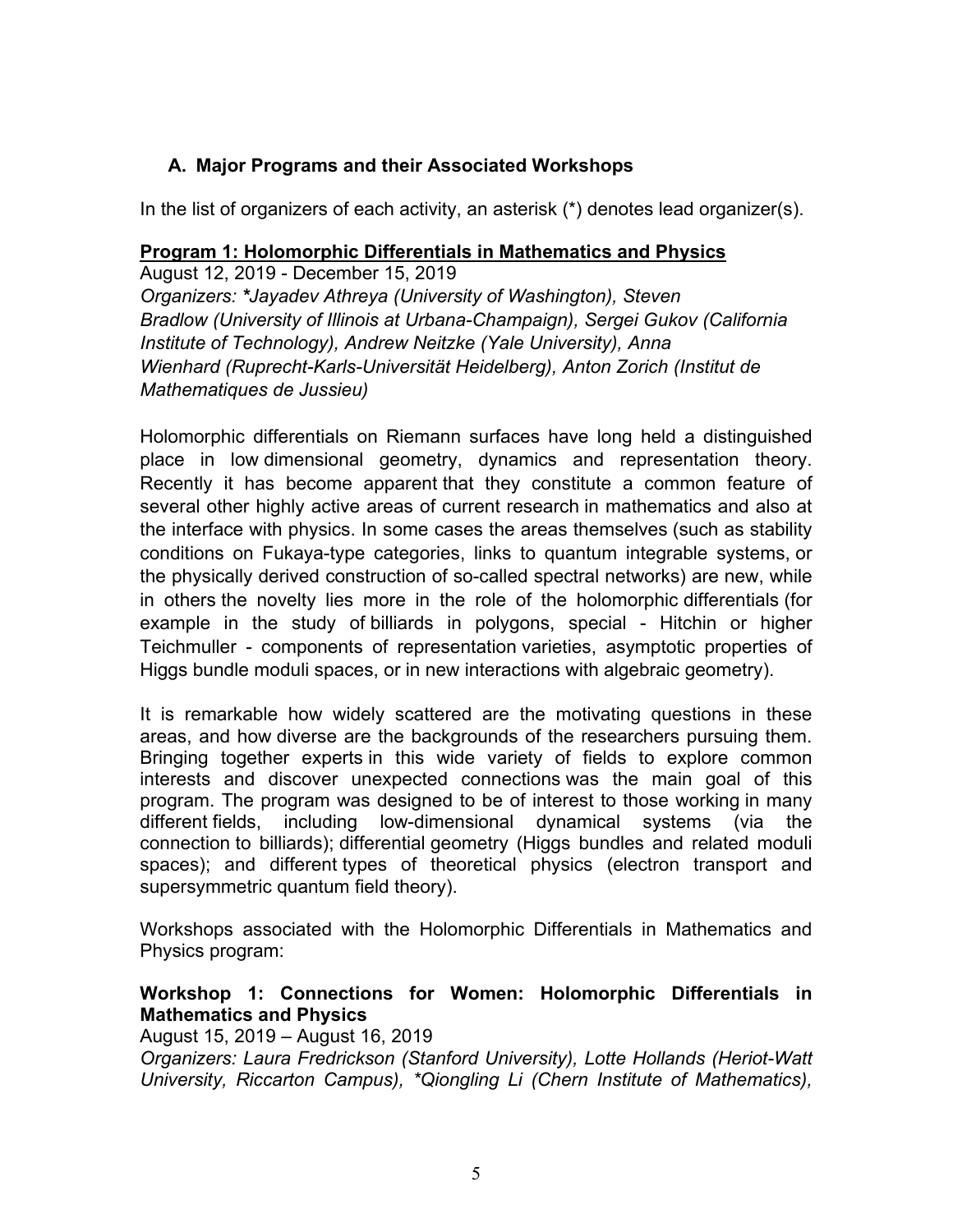*Anna Wienhard (Ruprecht-Karls-Universität Heidelberg), Grace Work (Massachusetts Institute of Technology)*

This two-day workshop consisted of various talks given by prominent female mathematicians on topics of new developments in the role of holomorphic differentials on Riemann surfaces. These were appropriate for graduate students, post-docs, and researchers in areas related to the program.

This workshop was open to all mathematicians.

#### **Workshop 2: Introductory Workshop: Holomorphic Differentials in Mathematics and Physics**

August 19, 2019 – August 23, 2019

*Organizers: \*Jayadev Athreya (University of Washington), Sergei Gukov (California Institute of Technology), Andrew Neitzke (Yale University), Anna Wienhard (Ruprecht-Karls-Universität Heidelberg)*

Holomorphic differentials on Riemann surfaces have long held a distinguished place in low dimensional geometry, dynamics and representation theory. Recently it has become apparent that they constitute a common feature of several other highly active areas of current research in mathematics and also at the interface with physics. In this introductory workshop, we brought junior and senior researchers from this diverse range of subjects together in order to explore common themes and unexpected connections.

#### **Workshop 3: Holomorphic Differentials in Mathematics and Physics**

November 18, 2019 – November 22, 2019

*Organizers: \*Jayadev Athreya (University of Washington), Steven Bradlow (University of Illinois at Urbana-Champaign), Sergei Gukov (California Institute of Technology), Andrew Neitzke (Yale University), Laura Schaposnik (University of Illinois at Chicago), Gabriela Weitze-Schmithuesen (Universität des Saarlandes), Anton Zorich (Institut de Mathematiques de Jussieu)*

Holomorphic differentials on Riemann surfaces have long held a distinguished place in low dimensional geometry, dynamics and representation theory. Recently it has become apparent that they constitute a common feature of several other highly active areas of current research in mathematics and also at the interface with physics. In some cases the areas themselves (such as stability conditions on Fukaya-type categories, links to quantum integrable systems, or the physically derived construction of so-called spectral networks) are new, while in others the novelty lies more in the role of the holomorphic differentials (for example in the study of billiards in polygons, special - Hitchin or higher Teichmuller - components of representation varieties, asymptotic properties of Higgs bundle moduli spaces, or in new interactions with algebraic geometry).

It is remarkable how widely scattered are the motivating questions in these areas, and how diverse are the backgrounds of the researchers pursuing them.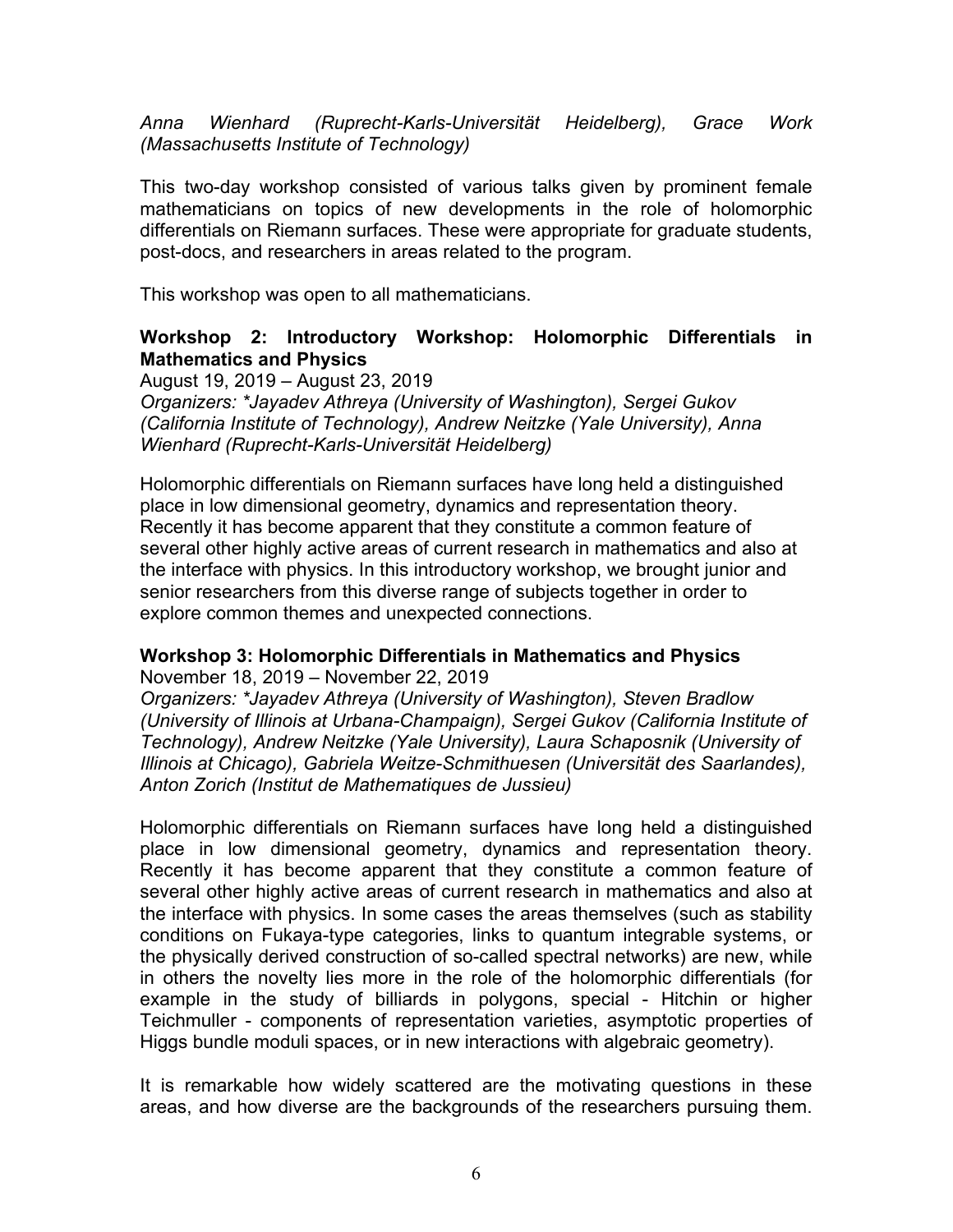Bringing together experts in this wide variety of fields to explore common interests and discover unexpected connections is the main goal of our program. This workshop was designed to be of interest to those working in many different fields, including low-dimensional dynamical systems (via the connection to billiards); differential geometry (Higgs bundles and related moduli spaces); and different types of theoretical physics (electron transport and supersymmetric quantum field theory).

#### **Program 2: Microlocal Analysis**

August 12, 2019 – December 13, 2019

*Organizers: Pierre Albin (University of Illinois at Urbana-Champaign), Nalini Anantharaman (Université de Strasbourg), Kiril Datchev (Purdue University), Raluca Felea (Rochester Institute of Technology), Colin Guillarmou (Université de Paris XI (Paris-Sud)), \*Andras Vasy (Stanford University)*

Microlocal analysis provides tools for the precise analysis of problems arising in areas such as partial differential equations or integral geometry by working in the phase space, i.e. the cotangent bundle, of the underlying manifold. It has origins in areas such as quantum mechanics and hyperbolic equations, in addition to the development of a general PDE theory, and has expanded tremendously over the last 40 years to the analysis of singular spaces, integral geometry, nonlinear equations, scattering theory… This program brought together researchers from various parts of the field to facilitate the transfer of ideas, and provided a comprehensive introduction to the field for postdocs and graduate students.

Workshops associated with the *Microlocal Analysis* program:

#### **Workshop 1: Connections for Women: Microlocal Analysis**

August 29, 2019 – August 30, 2019 *Organizers: Tanya Christiansen (University of Missouri), \*Raluca Felea (Rochester Institute of Technology)*

This workshop provided a gentle introduction to a selection of applications of microlocal analysis. These were drawn from among geometric microlocal analysis, inverse problems, scattering theory, hyperbolic dynamical systems, quantum chaos and relativity. The workshop also provided a panel discussion, a poster session and an introduction/research session.

This workshop was open to all mathematicians.

#### **Workshop 2: Introductory Workshop: Microlocal Analysis**

September 3, 2019 – September 6, 2019 *[Organizers:](mailto:jeb2md@virginia.edu) Pierre Albin (University of Illinois at Urbana-Champaign), \*Raluca Felea (Rochester Institute of Technology), Andras Vasy (Stanford University)*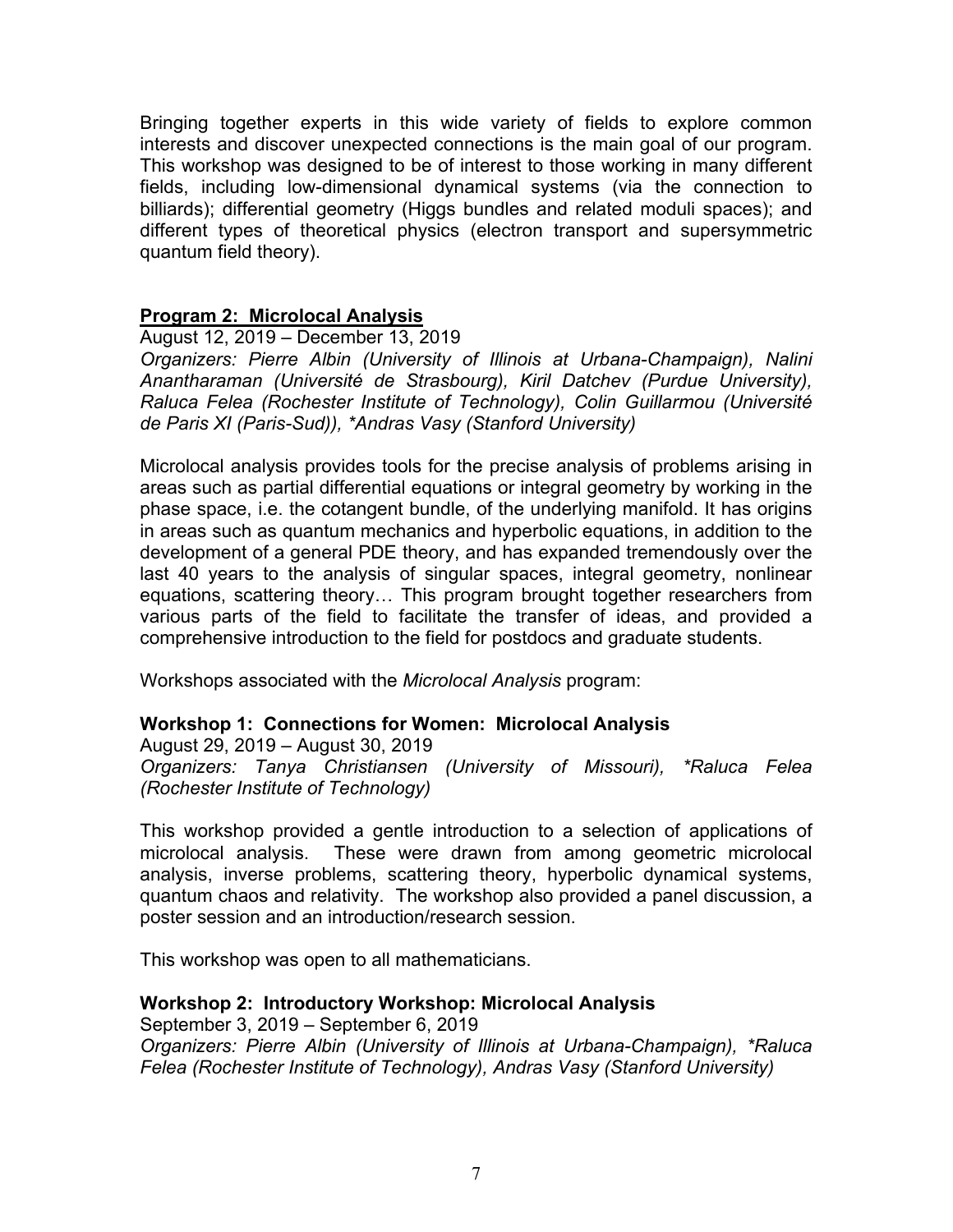Microlocal analysis provides tools for the precise analysis of problems arising in areas such as partial differential equations or integral geometry by working in the phase space, i.e. the cotangent bundle, of the underlying manifold. It has origins in areas such as quantum mechanics and hyperbolic equations, in addition to the development of a general PDE theory, and has expanded tremendously over the last 40 years to the analysis of singular spaces, integral geometry, nonlinear equations, scattering theory… This workshop provided a comprehensive introduction to the field for postdocs and graduate students as well as specialists outside the field, building up from standard facts about the Fourier transform, distributions and basic functional analysis.

#### **Workshop 3: Recent Developments in Microlocal Analysis**

October 14, 2019 – October 18, 2019 *Organizers: \*Pierre Albin (University of Illinois at Urbana-Champaign), Nalini Anantharaman (Université de Strasbourg), Colin Guillarmou (Université de Paris XI (Paris-Sud))*

Microlocal analysis provides tools for the precise analysis of problems arising in areas such as partial differential equations or integral geometry by working in the phase space, i.e. the cotangent bundle, of the underlying manifold. It has origins in areas such as quantum mechanics and hyperbolic equations, in addition to the development of a general PDE theory, and has expanded tremendously over the last 40 years to the analysis of singular spaces, integral geometry, nonlinear equations, scattering theory, hyperbolic dynamical systems, probability… As this description shows, microlocal analysis has become a very broad area. Due to its breadth, it is a challenge for researchers to be aware of what is happening in other parts of the field, and the impact this may have in their own research area. The purpose of this workshop was to bring together researchers from different parts of microlocal analysis and its applications to facilitate the transfer of new ideas.

#### **Program 3: Quantum Symmetries**

January 21, 2019 – May 29, 2020 *Organizers: Vaughan Jones (Vanderbilt University), \*Scott Morrison (Australian National University), Victor Ostrik (University of Oregon), Emily Peters (Loyola University), Eric Rowell (Texas A & M University), \*Noah Snyder (Indiana University), Chelsea Walton (University of Illinois at Urbana-Champaign)*

Symmetry, as formalized by group theory, is ubiquitous across mathematics and science. Classical examples include point groups in crystallography, Noether's theorem relating differentiable symmetries and conserved quantities, and the classification of fundamental particles according to irreducible representations of the Poincaré group and the internal symmetry groups of the standard model. However, in some quantum settings, the notion of a group is no longer enough to capture all symmetries. Important motivating examples include Galois-like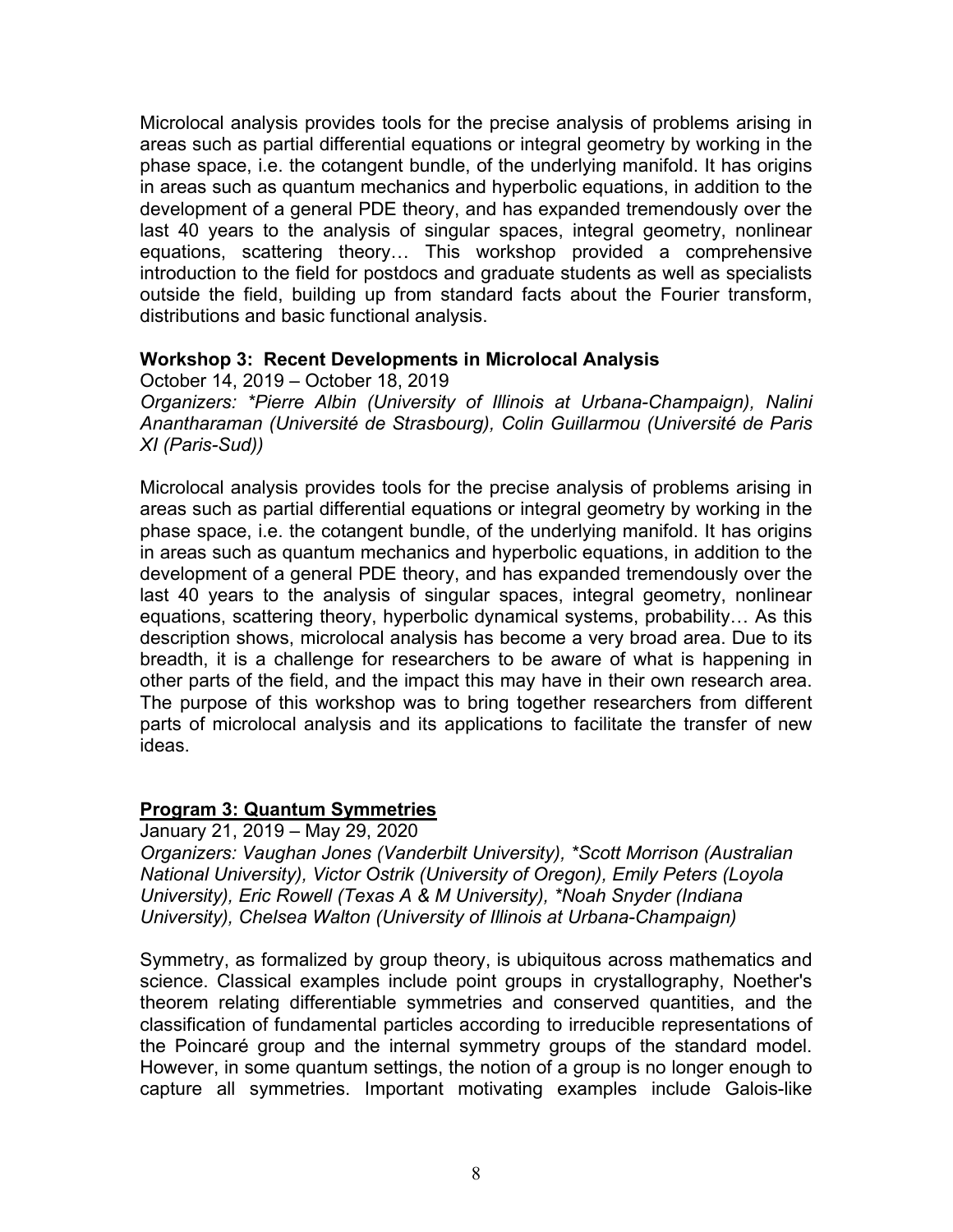symmetries of von Neumann algebras, anyonic particles in condensed matter physics, and deformations of universal enveloping algebras. The language of tensor categories provides a unified framework to discuss these notions of quantum symmetry.

Within the framework of studying the various guises of quantum symmetries, and their interactions, the program focused on the following seven areas.

- 1. Tensor categories, fusion categories, module categories, and applications to representation theory.
- 2. Braided, symmetric, and modular tensor categories.
- 3. Hopf algebras, their actions on rings, and classification of semisimple and of pointed Hopf algebras.
- 4. Subfactors, planar algebras, and analytic properties of quantum symmetries.
- 5. Quantum invariants of knots and 3-manifolds, and local topological field theories.
- 6. Conformal nets, vertex algebras, and their representation theories.
- 7. Topological order and topological quantum computation.

Workshops associated with the *Quantum Symmetries* program:

#### **Workshop 1: Connections for Women: Quantum Symmetries**

January 23, 2020 – January 24, 2020 *Organizers: Emily Peters (Loyola University), \* Chelsea Walton (University of Illinois at Urbana-Champaign)*

This workshop featured several talks by experts, along with numerous 5-minute presentations by junior mathematicians, on topics related to Quantum Symmetry. Such topics will include tensor categories, subfactors, Hopf algebras, topological quantum field theory and more. There was also a panel discussion on professional development. The majority of the speakers and panelists for this event were women and gender minorities, and members of these groups and of other underrepresented groups were especially encouraged to attend. This workshop was open to all mathematicians.

#### **Workshop 2: Introductory Workshop: Quantum Symmetries**

January 27, 2020 – January 31, 2020 *Organizers: Vaughan Jones (Vanderbilt University), Victor Ostrik (University of Oregon), Emily Peters (Loyola University), \*Noah Snyder (Indiana University)*

This workshop consisted of introductory minicourses on key topics in Quantum Symmetry: fusion categories, modular tensor categories, Hopf algebras, subfactors and planar algebras, topological field theories, conformal nets, and topological phases of matter. These minicourses were introductory and were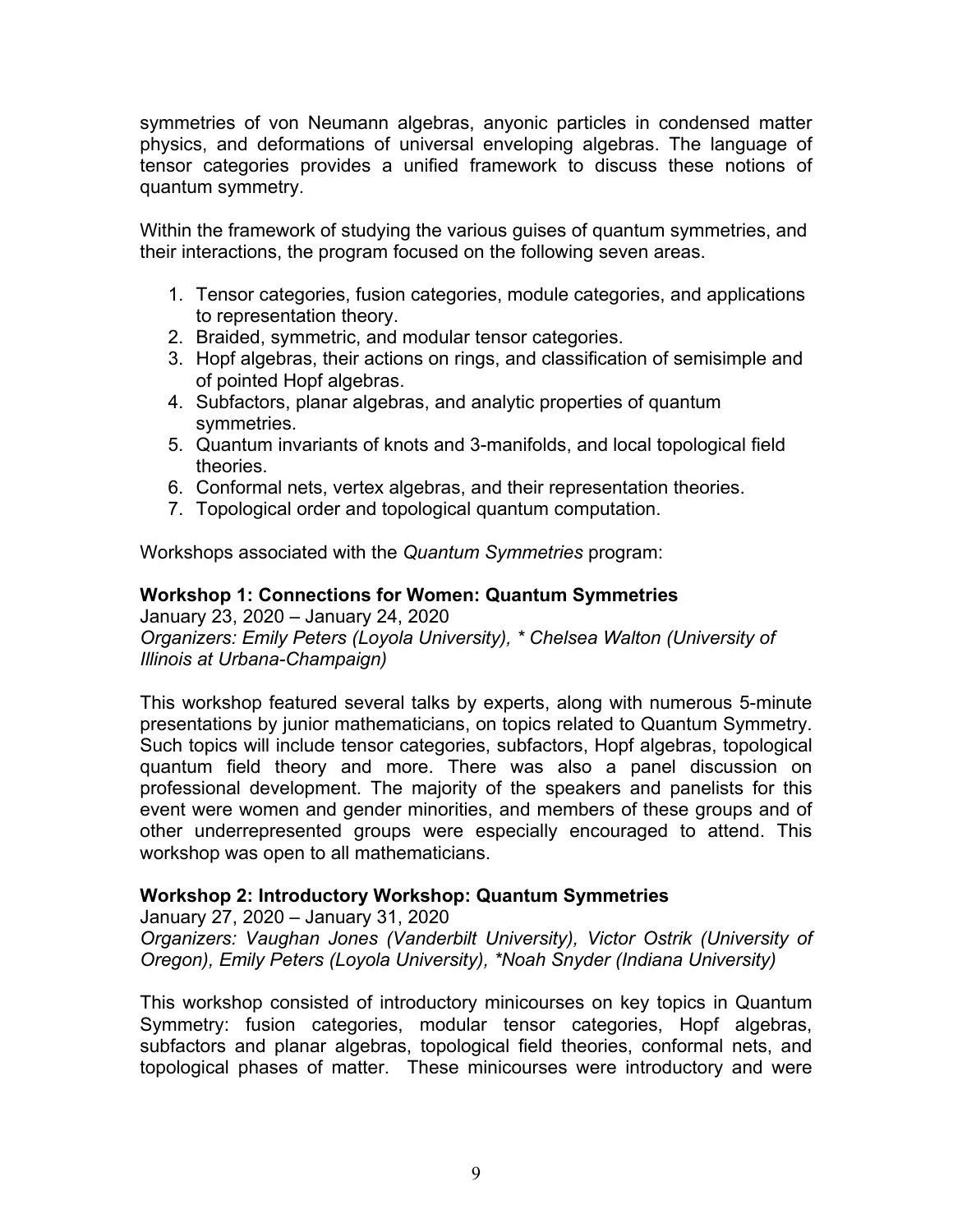aimed at giving semester participants exposure to the main ideas of subfields other than their own.

#### **Workshop 3: Tensor Categories and Topological Quantum Field Theories (this workshop was moved online due to COVID-19)**

March 16, 2020 – March 20, 2020

*Organizers: Scott Morrison (Australian National University), Eric Rowell (Texas A & M University), \*Claudia Scheimbauer (TU München), Christopher Schommer-Pries (University of Notre Dame)*

The workshop covered the latest developments in the mathematical study of quantum field theories. It focused on the interplay among topics such as higher category theory, as illustrated by the cobordism hypothesis, conformal field theory, tensor categories describing the quantum symmetries, and the relation to topological phases of matter.

#### **Program 4: Higher Categories and Categorification**

January 21, 2020 – May 29, 2020

Organizers: *David Ayala (Montana State University), Clark Barwick (University of Edinburgh), David Nadler (University of California, Berkeley), \*Emily Riehl (Johns Hopkins University), Marcy Robertson (University of Melbourne), Peter Teichner (Max-Planck-Institut für Mathematik), Dominic Verity (Macquarie University)*

Though many of the ideas in higher category theory find their origins in homotopy theory — for instance as expressed by Grothendieck's "homotopy hypothesis" the subject today interacts with a broad spectrum of areas of mathematical research. Unforeseen descent, or local-to-global formulas, for familiar objects can be articulated in terms of higher invertible morphisms. Compatible associative deformations of a sequence of maps of spaces, or derived schemes, can putatively be represented by higher categories, as Koszul duality for E\_nalgebras suggests. Higher categories offer unforeseen characterizing universal properties for familiar constructions such as K-theory. Manifold theory is natively connected to higher category theory and adjunction data, a connection that is most famously articulated by the recently proven Cobordism Hypothesis.

In parallel, the idea of "categorification'' is playing an increasing role in algebraic geometry, representation theory, mathematical physics, and manifold theory, and higher categorical structures also appear in the very foundations of mathematics in the form of univalent foundations and homotopy type theory.

A central mission of this semester was to mitigate the exorbitantly high "cost of admission'' for mathematicians in other areas of research who aim to apply higher categorical technology and to create opportunities for potent collaborations between mathematicians from these different fields and experts from within higher category theory.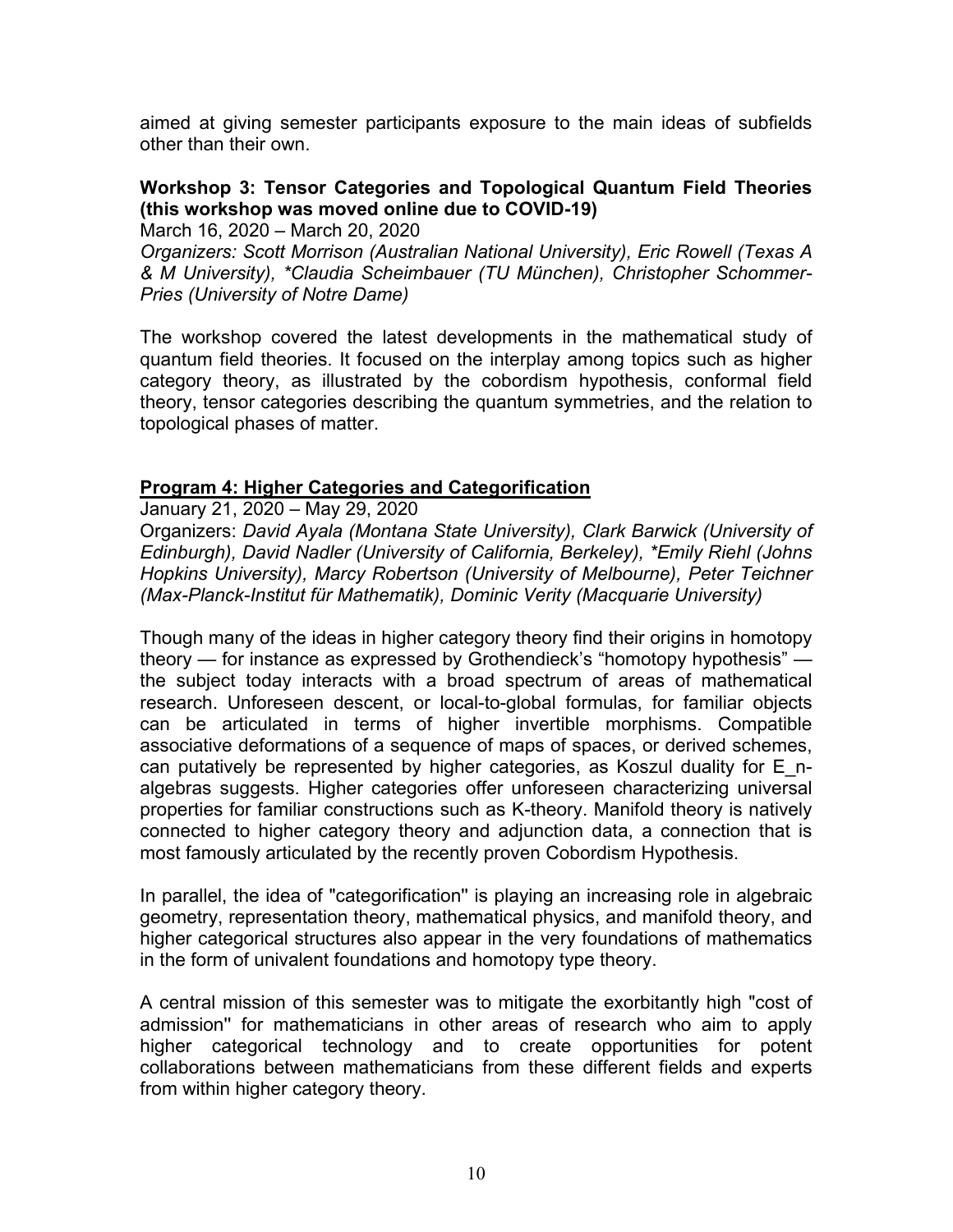Workshops associated with the Higher Categories and Categorification program:

#### **Workshop 1: Connections for Women: Higher Categories and Categorification**

February 06 2020 – February 07, 2020 *Organizers: Emily Riehl (Johns Hopkins University), \*Marcy Robertson (University of Melbourne)*

This two-day workshop surveyed notable developments in the foundations and applications of higher category theory. It ocnsisted of two mini-courses given by emerging female leaders in the subject: Claudia Scheimbauer and Nathalie Wahl. This paired with a problem sessions lead by selected "TA's", themselves experts in higher structures. Each lecture series was tailored to a diverse audience and accessible to graduate students and non-expert researchers with some background in homological algebra.

The majority of the speakers and panelists for this event were women and gender minorities, and members of these groups and of other underrepresented groups were especially encouraged to attend. This workshop was open to all mathematicians.

#### **Workshop 2: Introductory Workshop: Higher Categories and Categorification**

February 10, 2020 – February 14, 2020

*Organizers: \*David Ayala (Montana State University), Emily Riehl (Johns Hopkins University), Christopher Schommer-Pries (University of Notre Dame), Peter Teichner (Max-Planck-Institut für Mathematik)*

This workshop surveyed notable developments and applications of higher category theory; it was a venue for end-users to share their vision of how to apply the theory, as well as developers to share technical advancements. It consisted of 6 series of 3 lectures, each given by instrumental end-users & developers of higher category theory, together with a few question-answer sessions. Each lecture series was tailored to a diverse audience, accessible to graduate students and non-expert researchers with some background in homological also algebra. The content of these lecture series concerned the following topics.

- K-theory: categorification, non-commutative motives, trace methods;
- TQFT: functorial field theories, factorization homology.
- Parametrized higher category theory: stratifications, equivariant homotopy theory, operads, deformation theory and Koszul duality.
- Synthetic higher category theory: model-independent characterizations, cosmoi.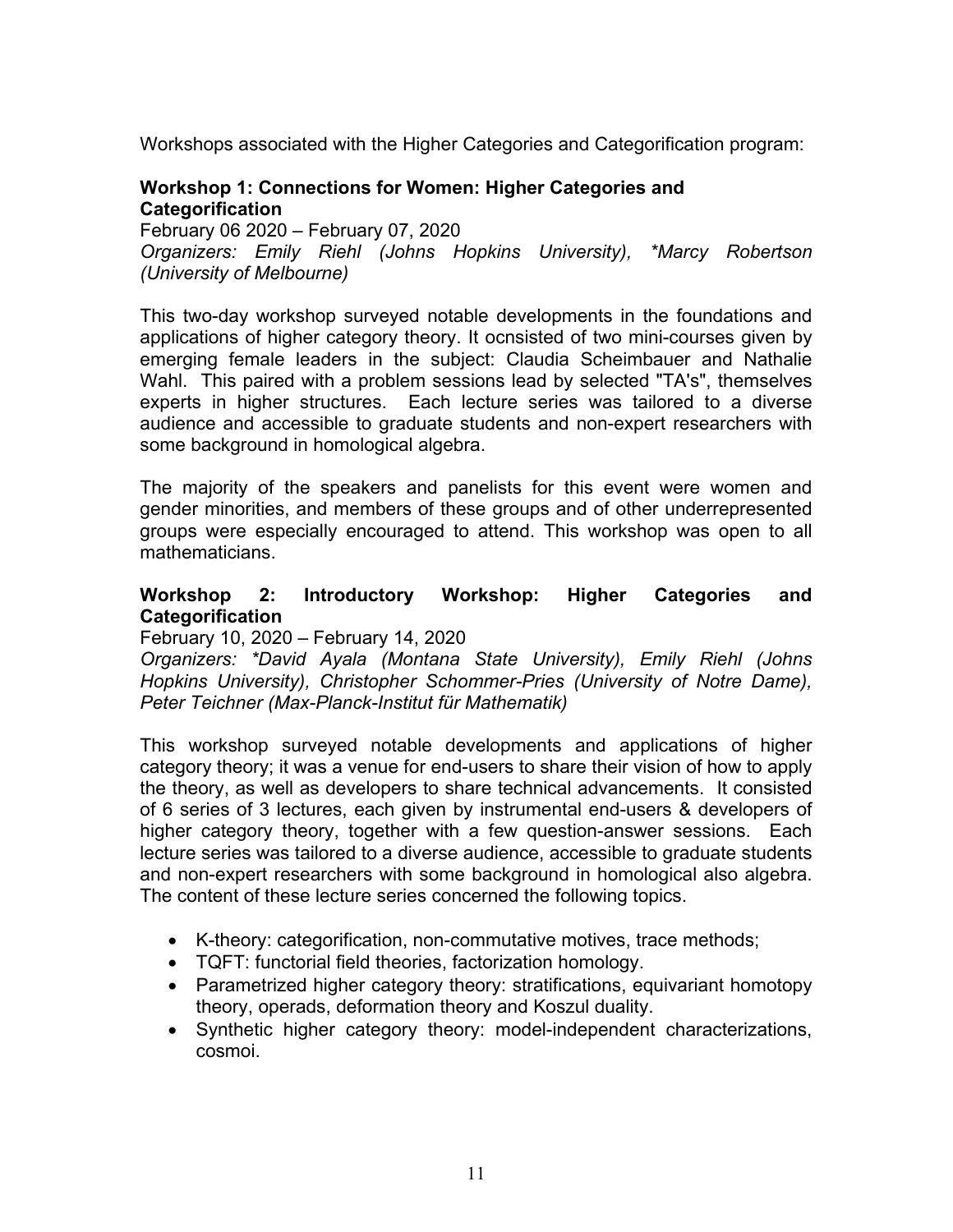#### **Workshop 3: (∞, n)-Categories, Factorization Homology, and Algebraic K-Theory (this workshop was moved online due to COVID-19)**

March 23, 2020 – March 27, 2020

*Organizers: \*Clark Barwick (University of Edinburgh), David Gepner (University of Melbourne), David Nadler (University of California, Berkeley), Marcy Robertson (University of Melbourne)*

This workshop focused on recent developments in factorization homology, parametrized homotopy theory, and algebraic K-theory. These seemingly disparate topics are unified by a common methodology, which leverages universal properties and unforeseen descent by way of higher category theory. Furthermore, they enjoy powerful and complementary roles in application to the cyclotomic trace. This workshop was a venue for experts in these areas to present new results, make substantive connections across fields, and suggest and contextualize outstanding questions and problems. It consisted of 4 two-part lecture series and 10 one-hour talks. The lecture series was given by Thomas Nikolaus, Akhil Mathew, David Ben-Zvi and a split Martina Rovelli and Viktoriya Ozornova.

#### **Program 5: Complementary Program (2019-20)**

August 12, 2019 – May 29, 2020

The Complementary Program had a limited number of memberships that were open to mathematicians whose interests were not closely related to the core programs; special consideration was given to mathematicians who were partners of an invited member of a core program.

## **B. Hot Topics Workshop**

#### **Hot Topics: Optimal Transport and Applications to Machine Learning (this workshop was moved online due to COVID-19)**

May 04, 2020 – May 08, 2020

*Organizers: Luigi Ambrosio (Scuola Normale Superiore), Francis Bach (École Normale Supérieure), \*Katy Craig (University of California, Santa Barbara), Carola-Bibiane Schönlieb (University of Cambridge), Stefano Soatto (University of California, Los Angeles)*

The goal of the workshop was to explore the many emerging connections between the theory of Optimal Transport and models and algorithms currently used in the Machine Learning community. In particular, the use of Wasserstein metrics and the relation between discrete models and their continuous counterparts was presented and discussed.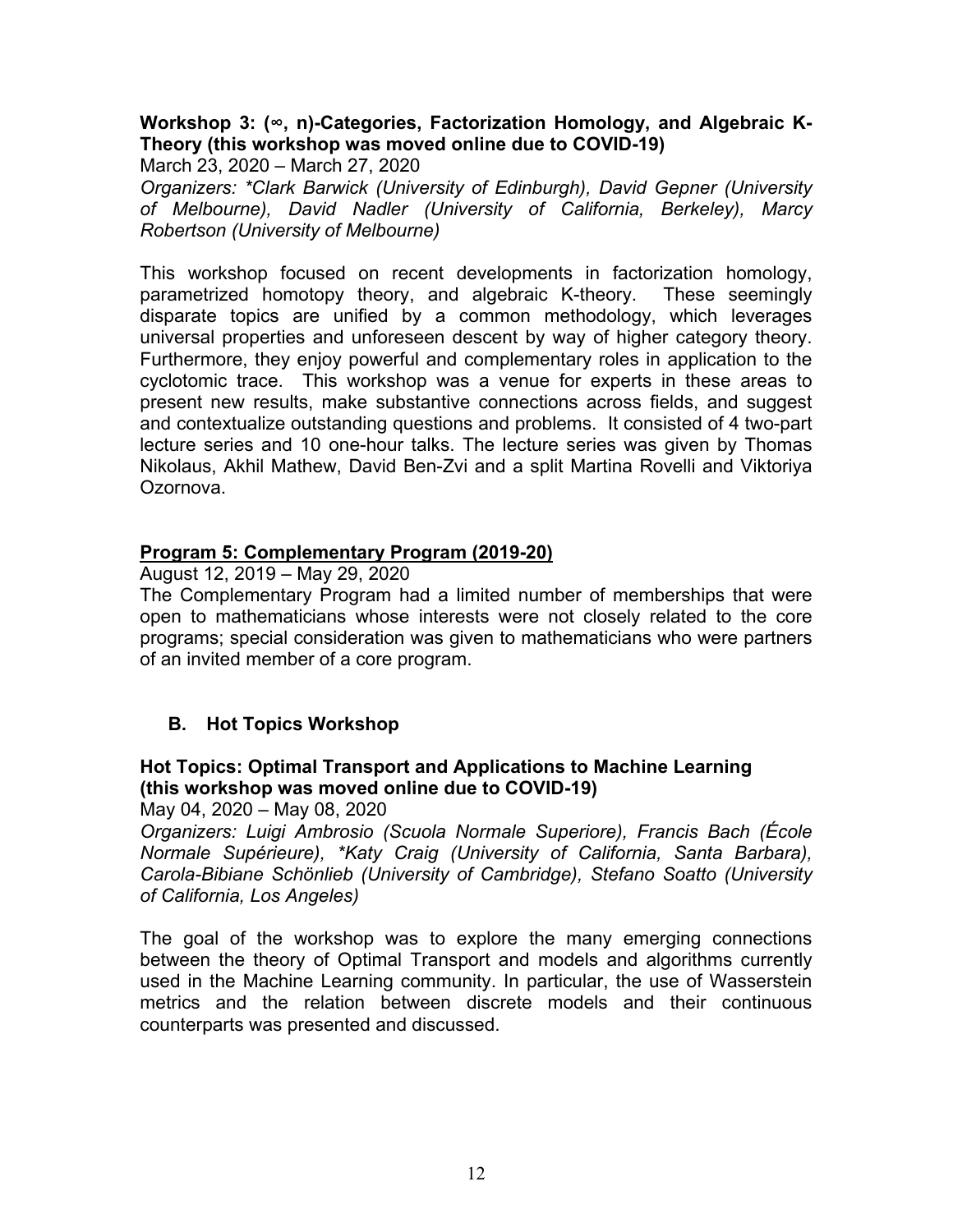## **III. PARTICIPATION SUMMARY**

## **B. All MSRI Members**

The table below indicates the number of participants for the major programs and workshops that took place at MSRI during the 2019-20 academic year.

| <b>DATES</b>                                     | <b>ACTIVITY TYPE</b>                                                                                      | <b>TITLE</b>                                                                                          | <b>PARTICIPANTS</b> |
|--------------------------------------------------|-----------------------------------------------------------------------------------------------------------|-------------------------------------------------------------------------------------------------------|---------------------|
| 6/10/19-8/2/19                                   | Summer Research                                                                                           | 2019 Summer Research for Women in<br>Mathematics (SWiM)                                               | 46                  |
| 6/10/19-8/2/19                                   | 2019 African Diaspora Joint Mathematics<br><b>Summer Research</b><br>Workshop                             |                                                                                                       | 12                  |
| 6/15/19-7/28/19                                  | <b>MSRI-Up</b>                                                                                            | MSRI-UP 2019: Combinatorics and<br><b>Discrete Mathematics</b>                                        | 18                  |
| 6/3/19-6/14/19                                   | <b>Summer Graduate</b><br>School                                                                          | Commutative Algebra and its Interaction<br>with Algebraic Geometry                                    | 27                  |
| 6/10/19-8/2/19                                   | Summer Graduate<br>School                                                                                 | Random and Arithmetic Structures in<br>Topology                                                       | 30                  |
| 6/24/19-7/5/19                                   | <b>Summer Graduate</b><br>School                                                                          | <b>Representation Stability</b>                                                                       | 42                  |
| 7/1/19-7/12/19                                   | <b>Summer Graduate</b><br>School                                                                          | <b>Geometric Group Theory</b>                                                                         | 15                  |
| 7/1/19-7/13/19                                   | <b>Summer Graduate</b><br>School                                                                          | Séminaire de Mathématiques<br>Supérieures 2019: Current Trends in<br>Symplectic Topology              | 31                  |
| 7/8/19-7/19/19                                   | <b>Summer Graduate</b><br>School                                                                          | Polynomial Method                                                                                     | 34                  |
| 7/22/19-8/2/19                                   | <b>Summer Graduate</b><br>School                                                                          | Recent Topics on Well-posedness and<br>Stability of Incompressible Fluid and<br><b>Related Topics</b> | 43                  |
| 7/29/19-8/9/19                                   | <b>Summer Graduate</b><br>School                                                                          | Mathematics of Machine Learning                                                                       | 35                  |
| 7/29/19-8/9/19                                   | <b>Summer Graduate</b><br>School                                                                          | H-Principle (INdAM, Cortona Italy)                                                                    | 12                  |
| 7/29/19-8/9/19                                   | <b>Summer Graduate</b><br>Toric Varieties (National Center for<br>Theoretical Sciences, Taipei)<br>School |                                                                                                       | 27                  |
| <b>Scientific</b><br><b>Fall 2019</b><br>Program |                                                                                                           | <b>Microlocal Analysis</b>                                                                            | 63                  |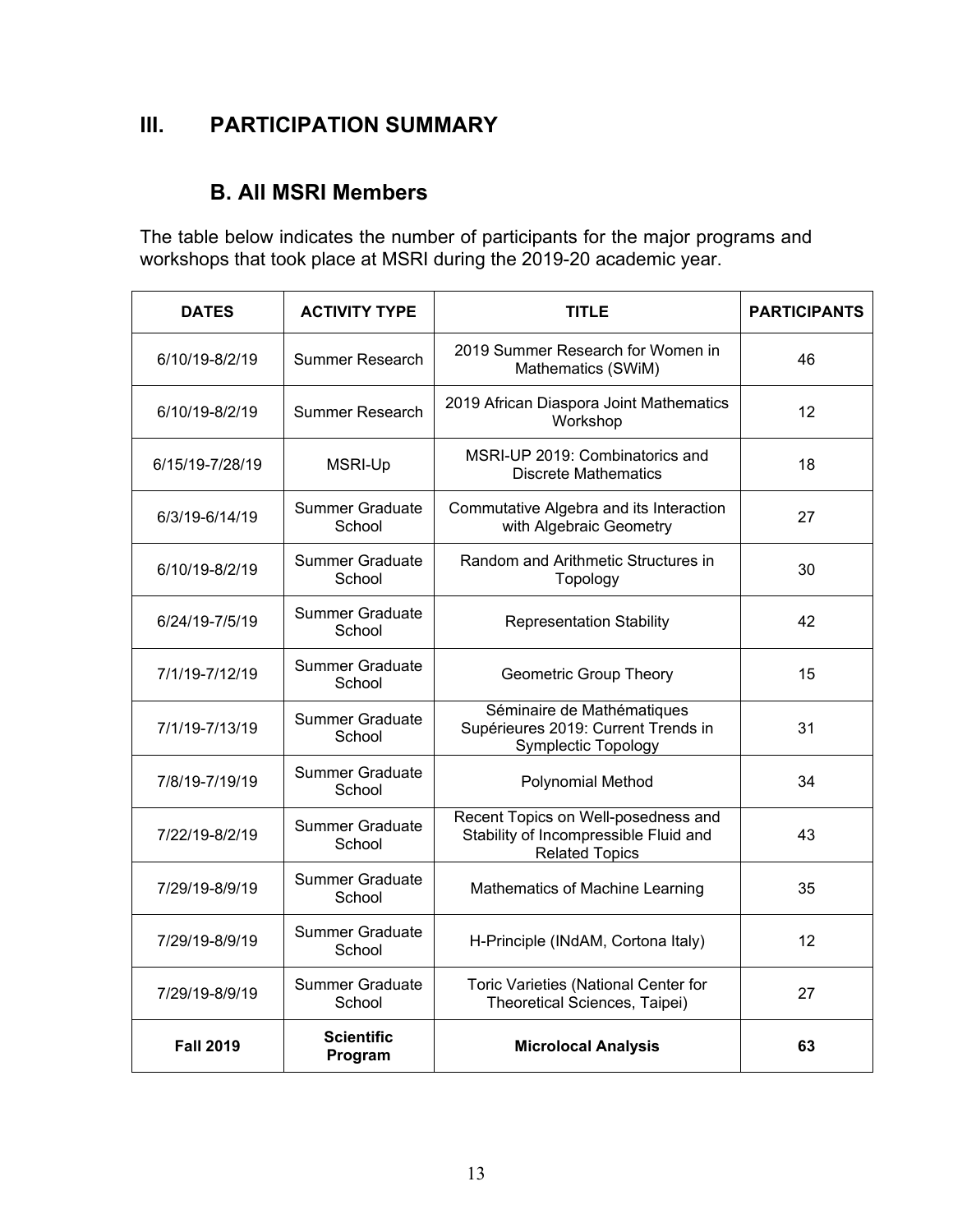| 8/29/19-8/30/19   | Programmatic<br><b>Connections for Women: Microlocal</b><br>Workshop<br>Analysis                                           |                                                                                                                                                 | 49  |
|-------------------|----------------------------------------------------------------------------------------------------------------------------|-------------------------------------------------------------------------------------------------------------------------------------------------|-----|
| 9/3/19-9/6/19     | Programmatic<br>Workshop                                                                                                   | Introductory Workshop: Microlocal<br>Analysis                                                                                                   | 107 |
| 10/14/19-10/18/19 | Programmatic<br>Workshop                                                                                                   | Recent Developments in Microlocal<br>Analysis                                                                                                   | 115 |
| <b>Fall 2019</b>  | <b>Scientific</b><br>Program                                                                                               | <b>Holomorphic Differentials in</b><br><b>Mathematics and Physics</b>                                                                           | 65  |
| 8/15/19-8//16/19  | Programmatic<br>Workshop                                                                                                   | Connections for Women: Holomorphic<br>Differentials in Mathematics and Physics                                                                  | 59  |
| 8/19/19-8/23/19   | Programmatic<br>Workshop                                                                                                   | Introductory Workshop: Holomorphic<br>Differentials in Mathematics and Physics                                                                  | 93  |
| 11/18/19-11/22/19 | Programmatic<br>Workshop                                                                                                   | Holomorphic Differentials in Mathematics<br>and Physics                                                                                         | 112 |
| Spring 2020       | <b>Scientific</b><br><b>Quantum Symmetries</b><br>Program                                                                  |                                                                                                                                                 | 43  |
| 1/23/20-1/24/20   | Programmatic<br>Workshop                                                                                                   | <b>Connections for Women: Quantum</b><br>Symmetries                                                                                             | 75  |
| 1/27/20-1/31/20   | Programmatic<br>Workshop                                                                                                   | Introductory Workshop: Quantum<br>Symmetries                                                                                                    | 149 |
| 3/16/20-3/20/20   | Programmatic<br>Workshop                                                                                                   | <b>Tensor Categories and Topological</b><br>Quantum Field Theories (Moved Online)                                                               | 108 |
| Spring 2020       | <b>Scientific</b><br>Program                                                                                               | <b>Higher Categories and Categorification</b>                                                                                                   | 47  |
| $2/6/20 - 2/7/20$ | Programmatic<br>Workshop                                                                                                   | Connections for Women: Higher<br>Categories and Categorification                                                                                | 100 |
| 2/10/20-2/14/20   | Programmatic<br>Workshop                                                                                                   | Introductory Workshop: Higher<br><b>Categories and Categorification</b>                                                                         | 169 |
| 3/23/20-3/27/20   | $(\infty, n)$ -categories, factorization<br>Programmatic<br>homology, and algebraic K-theory<br>Workshop<br>(Moved Online) |                                                                                                                                                 | 97  |
| 3/11/20-5/22/20   | Workshop                                                                                                                   | <b>Critical Issues in Mathematics Education</b><br>2020: Today's Mathematics, Social<br>Justice, and Implications for Schools<br>(Moved Online) | 128 |
| 8/12/19-5/29/20   | <b>Scientific</b><br>Program                                                                                               | <b>Complementary Program 2019-20</b>                                                                                                            | 10  |
| 5/4/20-5/8/20     | Hot Topics: Optimal Transport and<br>Applications to Machine Learning and<br>Workshop<br><b>Statistics (Moved Online)</b>  |                                                                                                                                                 | 206 |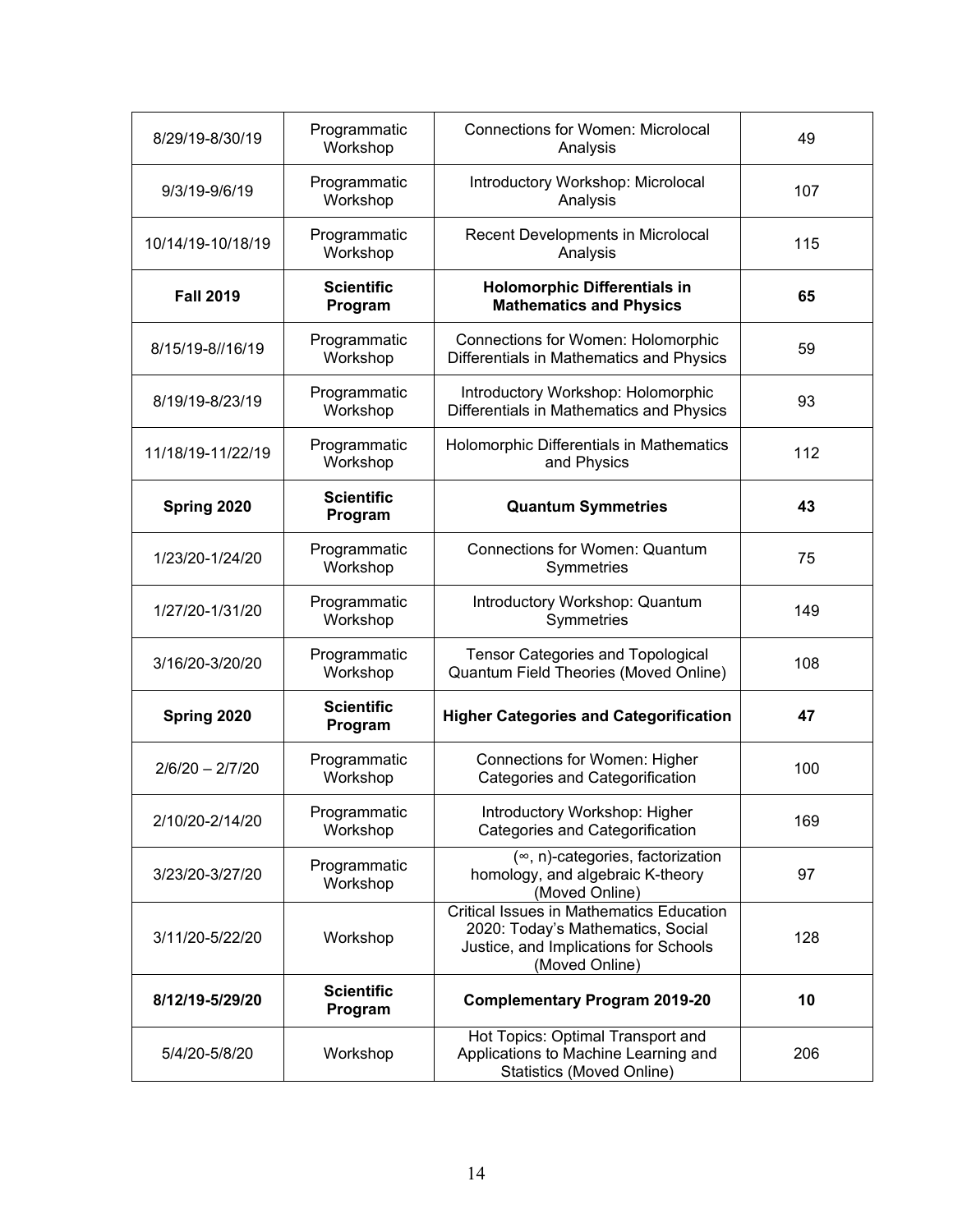## **C. NSA supported Postdoctoral Fellows**

There were 32 postdoctoral fellows who participated in the 2019-20 programs. The NSA grant, H98230-19-1-0120, funded four out of the 32 postdoctoral fellows. As outlined in the grant budget, we funded two postdoctoral fellows in the fall and two in the spring with an average stipend of \$6,300 per month for five months. Since the provisional Indirect Cost rate increased from the proposed 20.32% to 22.96%, we reduced the stipend charged to the grant for one of the post docs.

Brian Collier participated in the fall 2019 program, *Holomorphic Differentials in Mathematics and Physics.*

|                       | <b>Name: Brian Collier</b><br>Year of Ph.D.: 2016<br>Institution of Ph.D.: The University of Illinois (UIUC)<br>Dissertation title: Finite order automorphism of Higgs bundles:<br>theory and application<br>Ph.D. advisor: Steven Bradlow<br>Mentor while at MSRI: Yair Minsky                                                                                                                                                                                                                                                                                                                                                                                                                                                            |  |  |
|-----------------------|--------------------------------------------------------------------------------------------------------------------------------------------------------------------------------------------------------------------------------------------------------------------------------------------------------------------------------------------------------------------------------------------------------------------------------------------------------------------------------------------------------------------------------------------------------------------------------------------------------------------------------------------------------------------------------------------------------------------------------------------|--|--|
| <b>Collier, Brian</b> | Pre-MSRI Instituton: University of Maryland<br>Position: NSF postdoc                                                                                                                                                                                                                                                                                                                                                                                                                                                                                                                                                                                                                                                                       |  |  |
|                       | Mentor (if applicable): Richard Wentworth                                                                                                                                                                                                                                                                                                                                                                                                                                                                                                                                                                                                                                                                                                  |  |  |
|                       | Post-MSRI Institution (or company): UC Irvine<br><b>Position: Assistant Professor</b><br>Anticipated length: Tenure-track                                                                                                                                                                                                                                                                                                                                                                                                                                                                                                                                                                                                                  |  |  |
|                       | <b>Postdoctoral fellow's comments:</b><br>During the semester at MSRI I started working on two projects, one<br>with Richard Wentworth and Laura Fredrickson on conformal limits<br>for parabolic Higgs bundles and another with Wentworth on a<br>universal deformation theory for Higgs bundles. I continued to work<br>on a joint paper with Bradlow, Garcia-Prada, Gothen and Oliveira,<br>and it was very helpful that most of the collaborators were at MSRI<br>for various amounts of time. I also had many interesting and useful<br>conversations with Anna Wienhard which may lead to a future<br>collaboration. The working conditions at MSRI were wonderful and I<br>found the atmosphere at MSRI intellectually stimulating. |  |  |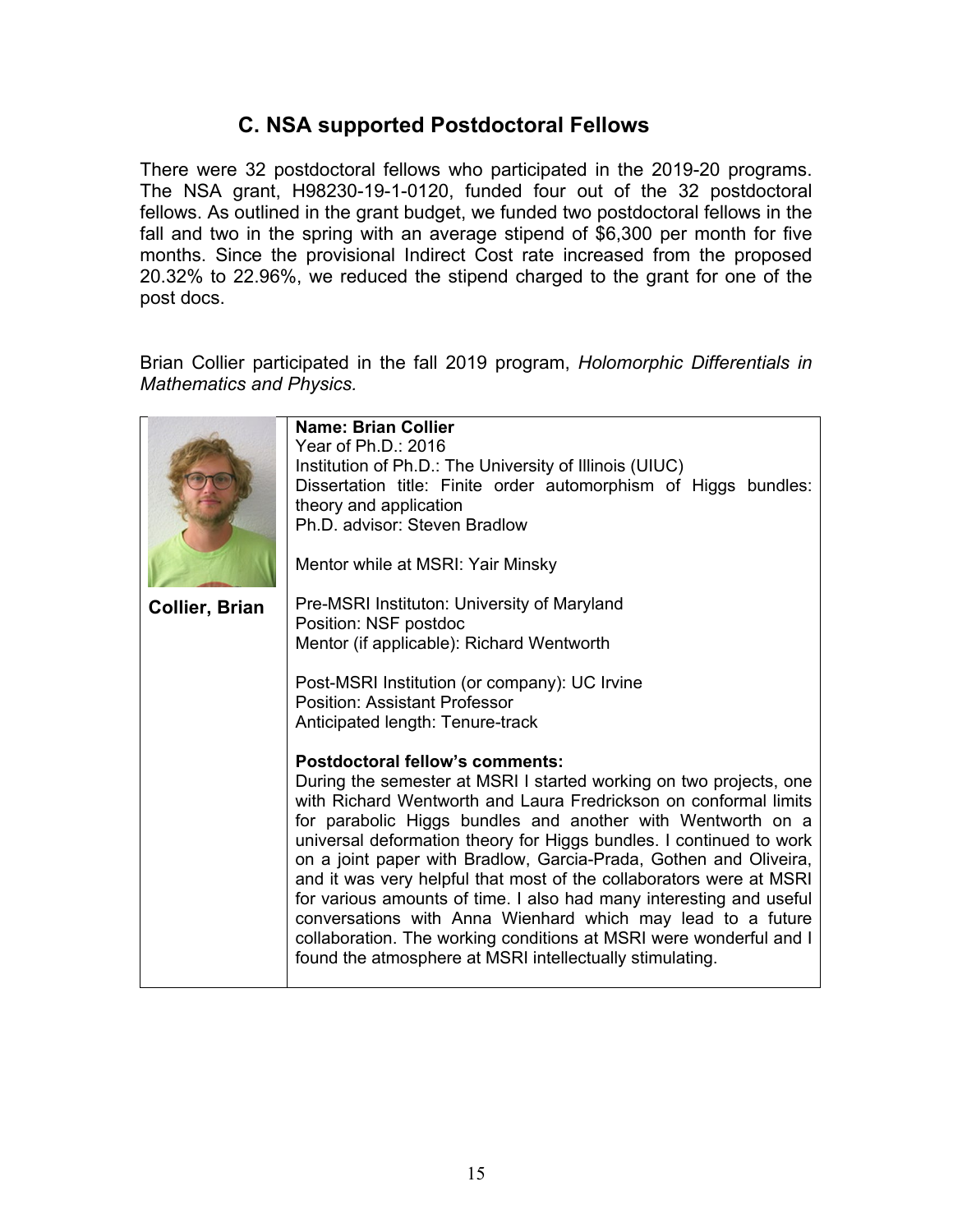Oran Ganot participated in the fall 2019 program, *Microlocal Analysis.*

|              | Name: Oran Gannot<br>Year of Ph.D.: 2016<br>Institution of Ph.D.: UC Berkeley<br>Dissertation title: Quasinormal modes of anti-de Sitter black holes<br>Ph.D. advisor: Maciej Zworski                                                                                                                                                                                                                                                                                      |
|--------------|----------------------------------------------------------------------------------------------------------------------------------------------------------------------------------------------------------------------------------------------------------------------------------------------------------------------------------------------------------------------------------------------------------------------------------------------------------------------------|
|              | Mentor while at MSRI: Michael Hitrik & Maarten de Hoop                                                                                                                                                                                                                                                                                                                                                                                                                     |
| Gannot, Oran | Pre-MSRI Institution: Northwestern University<br>Mentor (if applicable): Jared Wunsch                                                                                                                                                                                                                                                                                                                                                                                      |
|              | Post-MSRI Institution (or company): Unknown at this time                                                                                                                                                                                                                                                                                                                                                                                                                   |
|              | <b>Postdoctoral fellow's comments:</b><br>The MLA program provided me with an excellent opportunity to<br>discuss new ideas with researchers from all over the world, including<br>collaborators I do not often meet face-to-face. I was able to continue<br>thinking about projects I began during my previous postdoc. Many of<br>the people I met at MSRI (including one of my mentors) were eager<br>to assist me in securing postdoc positions at their universities. |

Andrew Schopieray participated in the spring 2020 program, *Quantum Symmetries.*

|               | Name: Andrew Schopieray                                                                         |
|---------------|-------------------------------------------------------------------------------------------------|
|               | Year of Ph.D.: 2017                                                                             |
|               | Institution of Ph.D.: University of Oregon                                                      |
|               | Dissertation title: Relations in the Witt Group of Nondegenerate                                |
|               | Braided Fusion Categories Arising from the Representation Theory                                |
|               | of Quantum Groups at Roots of Unity                                                             |
|               | Ph.D. advisor: Victor Ostrik                                                                    |
| Schopieray,   | Mentor while at MSRI: David Evans                                                               |
| <b>Andrew</b> | Pre-MSRI Institution: University of New South Wales                                             |
|               | Mentor (if applicable): Pinhas Grossman                                                         |
|               | Post-MSRI Institution (or company): University of Alberta<br>Position: PIMS Postdoctoral Fellow |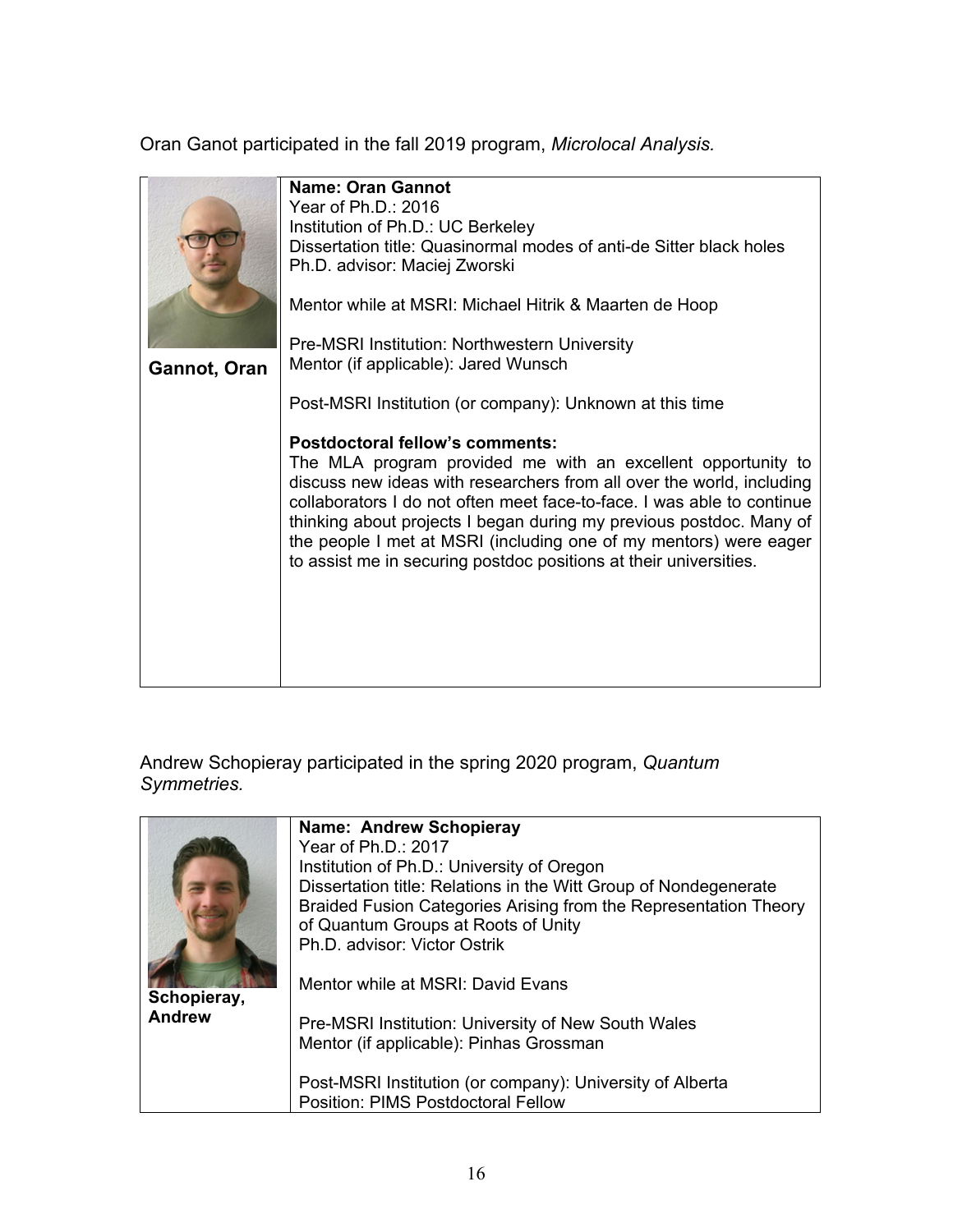| Anticipated length: 2 years<br>Mentor (if applicable): Terry Gannon                                                                                                                                                                                                                                                                                                                                                                                                                                                                                                                                                                                                                                                                                                                                                                                                                                                                                                                                                                                                                                                                                                                                                                                                                                                                                                         |
|-----------------------------------------------------------------------------------------------------------------------------------------------------------------------------------------------------------------------------------------------------------------------------------------------------------------------------------------------------------------------------------------------------------------------------------------------------------------------------------------------------------------------------------------------------------------------------------------------------------------------------------------------------------------------------------------------------------------------------------------------------------------------------------------------------------------------------------------------------------------------------------------------------------------------------------------------------------------------------------------------------------------------------------------------------------------------------------------------------------------------------------------------------------------------------------------------------------------------------------------------------------------------------------------------------------------------------------------------------------------------------|
| <b>Postdoctoral fellow's comments:</b><br>My stay at MSRI during the Spring 2020 semester was highly<br>productive and here I would like to personally thank the countless<br>individuals who I unfortunately will not have the chance to thank in<br>person.                                                                                                                                                                                                                                                                                                                                                                                                                                                                                                                                                                                                                                                                                                                                                                                                                                                                                                                                                                                                                                                                                                               |
| Despite only being at the institution for about two months before the<br>pandemic struck, I was able to begin four separate research<br>projects. For two of the projects I was the sole creator. One of<br>these projects I will not pursue further, but a second resulted in a<br>paper which will appear on the arXiv at the end of the semester:<br>"Norm, trace, and formal codegrees of fusion categories". This<br>paper illustrates connections between numerical invariants of fusion<br>categories and the (classical, number-theoretic) Schur-Siegel-<br>Smyth trace problem of identifying algebraic integers of small<br>absolute trace. I attribute the independence I had at MSRI as the<br>sole reason this project succeeded. Two other projects, one with<br>Julia Plavnik and another initiated by Eric Rowell and Victor Ostrik<br>(all three were in residence at MSRI), are producing fruitful results<br>and will undoubtedly produce papers in the future. Of course, the<br>pandemic disrupting the community at MSRI decelerated the<br>progress of these projects greatly. We continue to stay in touch<br>electronically at a much slower pace.                                                                                                                                                                                                 |
| With regard to MSRI facilities, staff, and communication, I have<br>nothing but positive comments. The minor administrative issues<br>which arose were fixed with single emails, promptly answered, or a<br>simple walk to the main office. The MSRI response to the<br>pandemic as a whole was prompt, clear, and thorough. My only<br>suggestion is some consolidation of the emails sent to researchers<br>in residence through official channels. Not including emails<br>between researchers for seminars and the like, we received emails<br>from perhaps 15 different staff/administrators. I have two separate<br>email addresses on file, and about half of the official MSRI emails<br>were only sent to one or the other, and the multitude of senders<br>were all treated differently by spam filters and the like. At least one<br>important administrative email was filtered as spam that I learned<br>about from talking to other researchers.<br>MSRI Response: With the start of the COVID-19 pandemic,<br>MSRI did experience some technical difficulties resulting in<br>some people being inadvertently removed from email<br>aliases. This was remedied as soon as the issue was<br>discovered. Members do receive emails from various staff<br>members who are in charge of different areas of operation,<br>but the number is much smaller than 15. |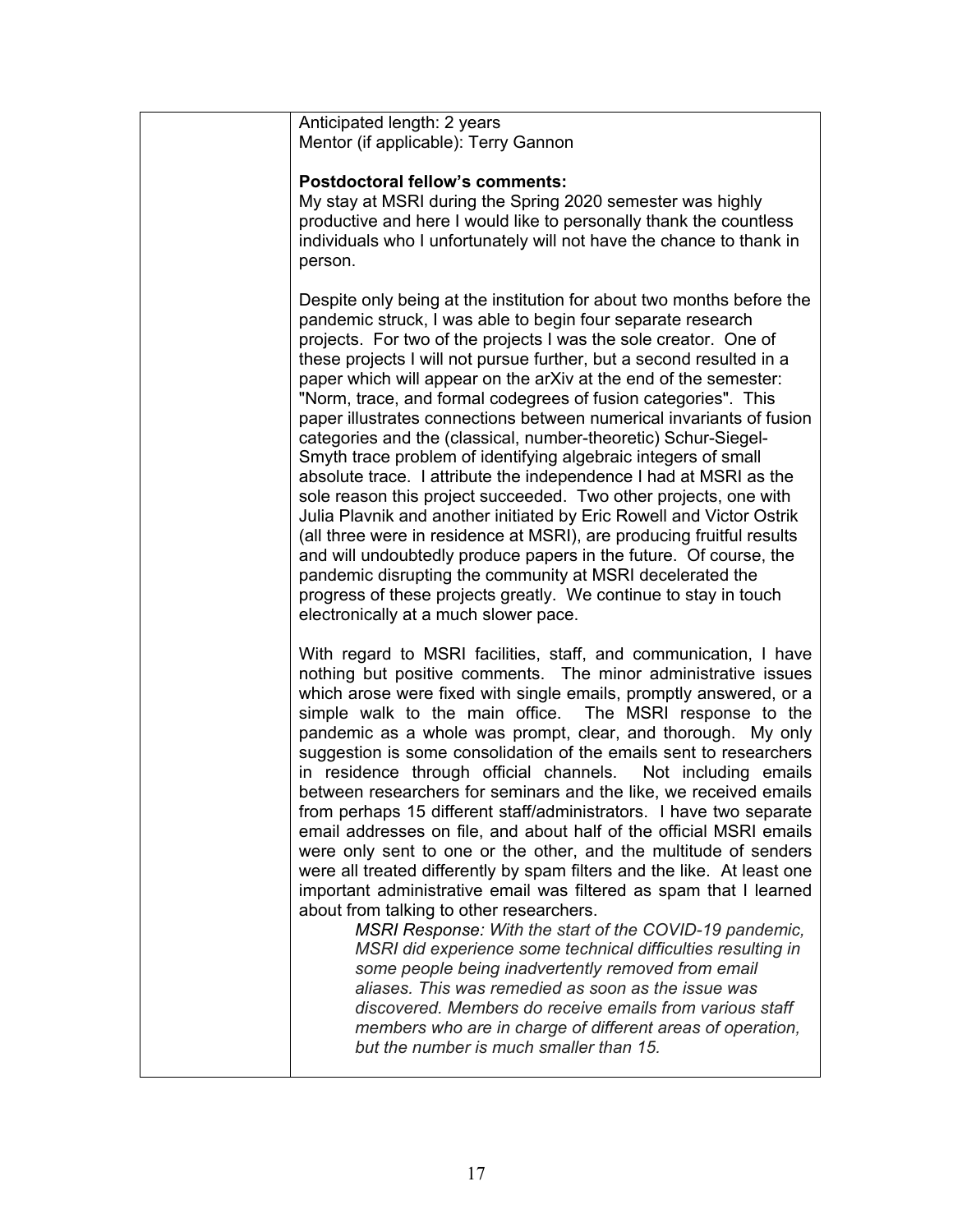Jay Shah participated in the spring 2020 program, *Higher Categories and Categorification.*



**Shah, Jay**

#### **Name: Jay Shah**

Year of Ph.D.: 2017 Institution of Ph.D.: MIT. Dissertation title: Parametrized higher category theory Ph.D. advisor: Clark Barwick

Mentor while at MSRI: David Gepner

Pre-MSRI Institution: University of Notre Dame Position at that institution: Visiting Assistant Professor Mentor (if applicable): Mark Behrens

Post-MSRI Institution (or company): Universitaet Muenster Position: Postdoc Anticipated length: 3 years Mentor (if applicable): Thomas Nikolaus

#### **Postdoctoral fellow's comments:**

During my MSRI fellowship, I pursued my research interests in stable homotopy theory and higher category theory, while also broadening my knowledge base through participating in the many seminars and workshops held at MSRI. A central theme that organized my research activities was to understand and exploit the close relationship between concepts in (infinity,2)-category theory on the one hand, and stratified and equivariant homotopy theory on the other hand - for instance, this connection is central to the work of David Ayala, Aaron Mazel-Gee, and Nick Rozenblyum on "stratified noncommutative geometry", who were all participants in the program. Joint with Aaron Mazel-Gee and Grigory Kondyrev, I am working on a characterization of dualizable objects in right-lax limits of left-lax diagrams a la the 1-dimensional cobordism hypothesis (working title: "The cobordism hypothesis for recollements"), where the manifolds and bordisms in question ought to be stratified in an appropriate sense. In terms of equivariant homotopy theory, such a theorem has application in computing the Balmer spectrum of the equivariant stable homotopy category of a finite non-abelian group, which is a major open problem in the field (this is work in progress with J.D. Quigley). Learning the theory of the Balmer spectrum and tensor triangulated geometry was also one of my major goals during this semester. Finally, these ideas also have impact in articulating a conjectural stratified version of Tannakian duality along the lines proposed by Clark Barwick.

In my judgment, my participation in the MSRI program has been beneficial to my development as a mathematician, and the connections made will likely assist me in my future career (though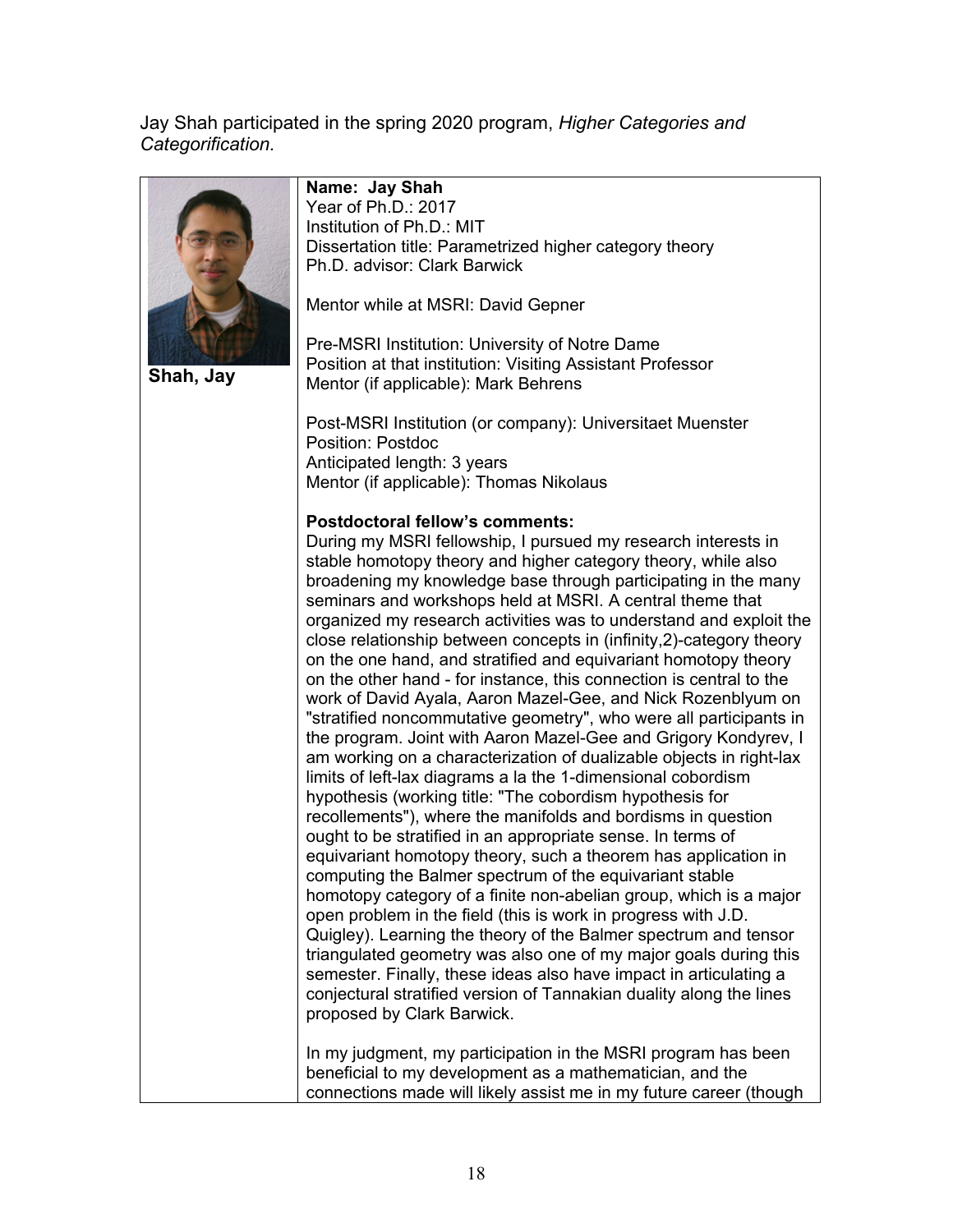| the direct impact of my MSRI postdoc on obtaining a future<br>position is not possible for me to evaluate at this moment in time).<br>As a general rule, I think the wide variety of seminars and the<br>consequent exposure to new mathematical ideas has helped me<br>obtain a broader outlook on my particular area of research.                                                                                                                                                                                                                                                                                                                  |
|------------------------------------------------------------------------------------------------------------------------------------------------------------------------------------------------------------------------------------------------------------------------------------------------------------------------------------------------------------------------------------------------------------------------------------------------------------------------------------------------------------------------------------------------------------------------------------------------------------------------------------------------------|
| Concentrating a large number of researchers together also served<br>to foster collaborations that might not otherwise have occurred (c.f.<br>my project with Aaron and Grigory). However, the impact of the<br>building shutdown midway through the semester was undeniably<br>(and unavoidably) deleterious to the effectiveness of the program,<br>which for me is reliant on a lot of in-person and freeform<br>interaction that cannot really be replicated virtually. I don't have<br>any specific suggestions as to what could have been done<br>differently - hopefully, this semester will be the last time such a<br>shutdown has to occur. |